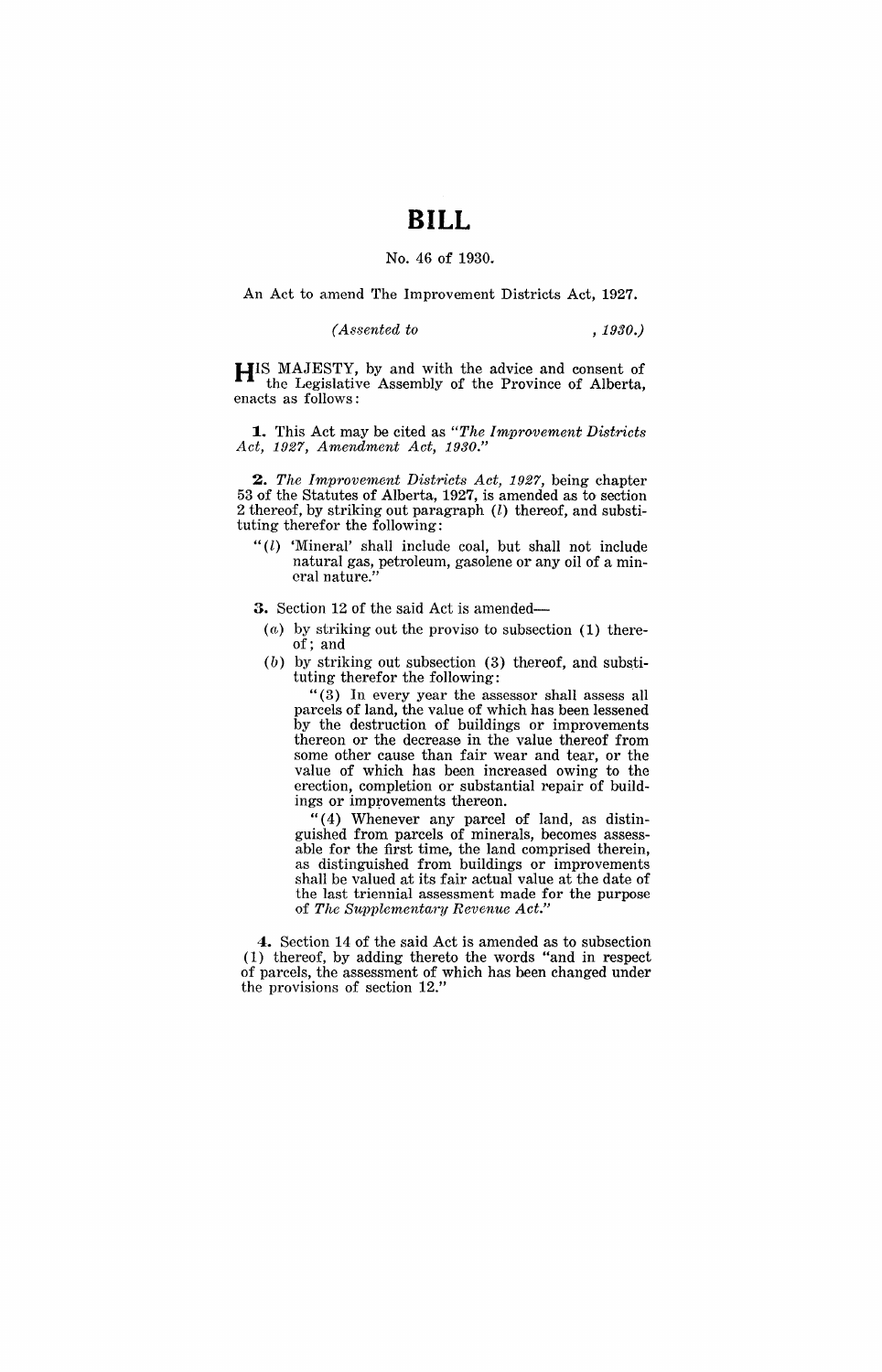5. Section 17 of the said Act is hereby struck out and the following substituted therefor:

" $17.$  Every complaint shall be considered by the Alberta Assessment Commission, which after considering such complaint, and such other statements or facts as may be submitted to it in writing, shall give its decision, and every such decision shall be final and conclusive."

6. Section 18 of the said Act is amended as to subsection (1) thereof, by striking out the words "the person hearing the complaint" and substituting therefor the words "the Alberta Assessment Commission.

7. Section 20 of the said Act is amended-

- (a) by striking out the words "Assessment Equalization Board" and substituting therefor the words berta Assessment Commission"; and
- (b) by striking out the word "Board" where it occurs therein and substituting therefor the word "Commission."

8. Section 27 of the said Act is amended-

- $(a)$  as to subsection  $(1)$  thereof, by striking out the words "to the Minister or other person appointed to hear complaints" and substituting therefor the words "to the Alberta Assessment Commission"; and
- $(b)$  as to subsection  $(2)$  thereof-
	- (i) by striking out the words "The Minister; or other person appointed to hear complaints" and substituting therefor the words "The Alberta Assessment Commission"; and
	- (ii) by striking out the word "he" wherever it occurs therein, and substituting therefor the word "it."

**9.** Section 29 of the said Act is hereby struck out and the following substituted therefor:

" $29$ .—(1) Before the first day of June in each year every Department, other than the Department of Municipal Affairs, charged with the duty of expending any part of the improvement district taxes shall send to the Minister a statement with reference to each improvement district of the amount required to be expended by it therein, during the current year.

"(2) Before the first day of July in each year, the Minister shall with respect to each improvement district estimate the total amount required to be expended within each such district during the current year and shall cause to be levied to meet such expenditure an improvement district tax at such rate on the dollar of the assessed value as he deems sufficient to produce the amount of the said estimate; due allowance being made for the amount of taxes which may reasonably be expected to remain unpaid."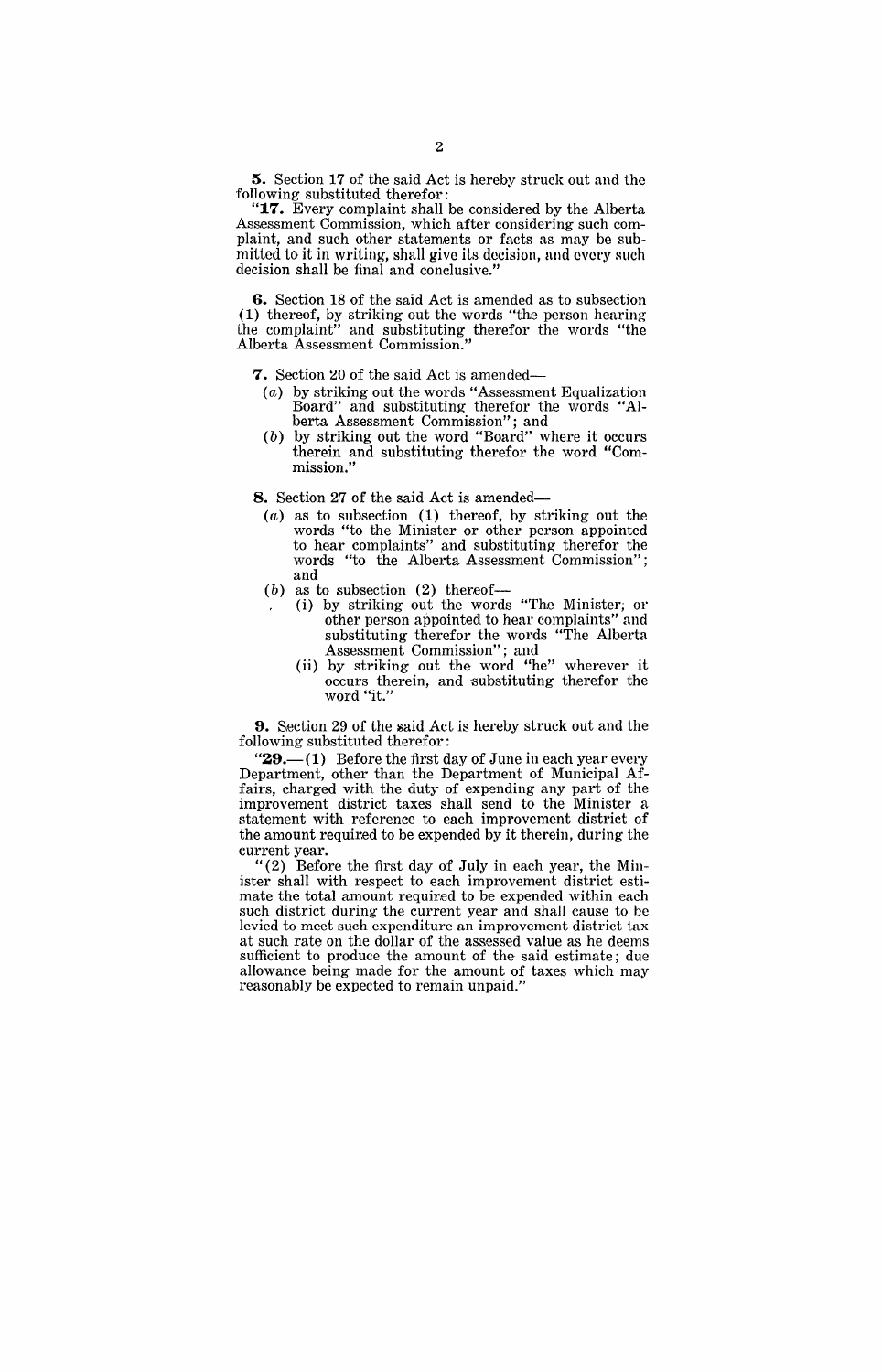10. Section 53 of the said Act is hereby repealed and the following substituted therefor:

" $53$ , $-$ (1) The improvement district taxes of each district shall be deposited in a chartered bank to the credit of the Minister, and the taxes collected in each improvement district shall be expended under his direction in meeting the ordinary requirements of the district and in paying over to the Departments who have duly submitted estimates to him under the provisions of section 29 of this Act, the amounts estimated by them, or in the event of a sum sufficient to discharge all the expenditure of the district not being collected, a proper proportionate part of the sum actually collected.

"(2) The expenses incident to the assessment and collection of taxes and any other necessary expenses in connection with the administration of affairs in each district shall be a first charge on the funds derived from the improvement taxes of such district.

" (3) The details of the expenditure in any district shall be published in the public accounts annually submitted to the Legislative Assembly."

**11.** Section 56a is added to the said Act immediately after section 56 as follows:

*"56a.* The Minister of Public Works shall make such improvements as may from time to time be required in each district on roads leading directly to or from, and in the interest of the district and shall yearly submit estimates of the probable expenditure on such improvements in accordance with the provisions of section 29 of this Act."